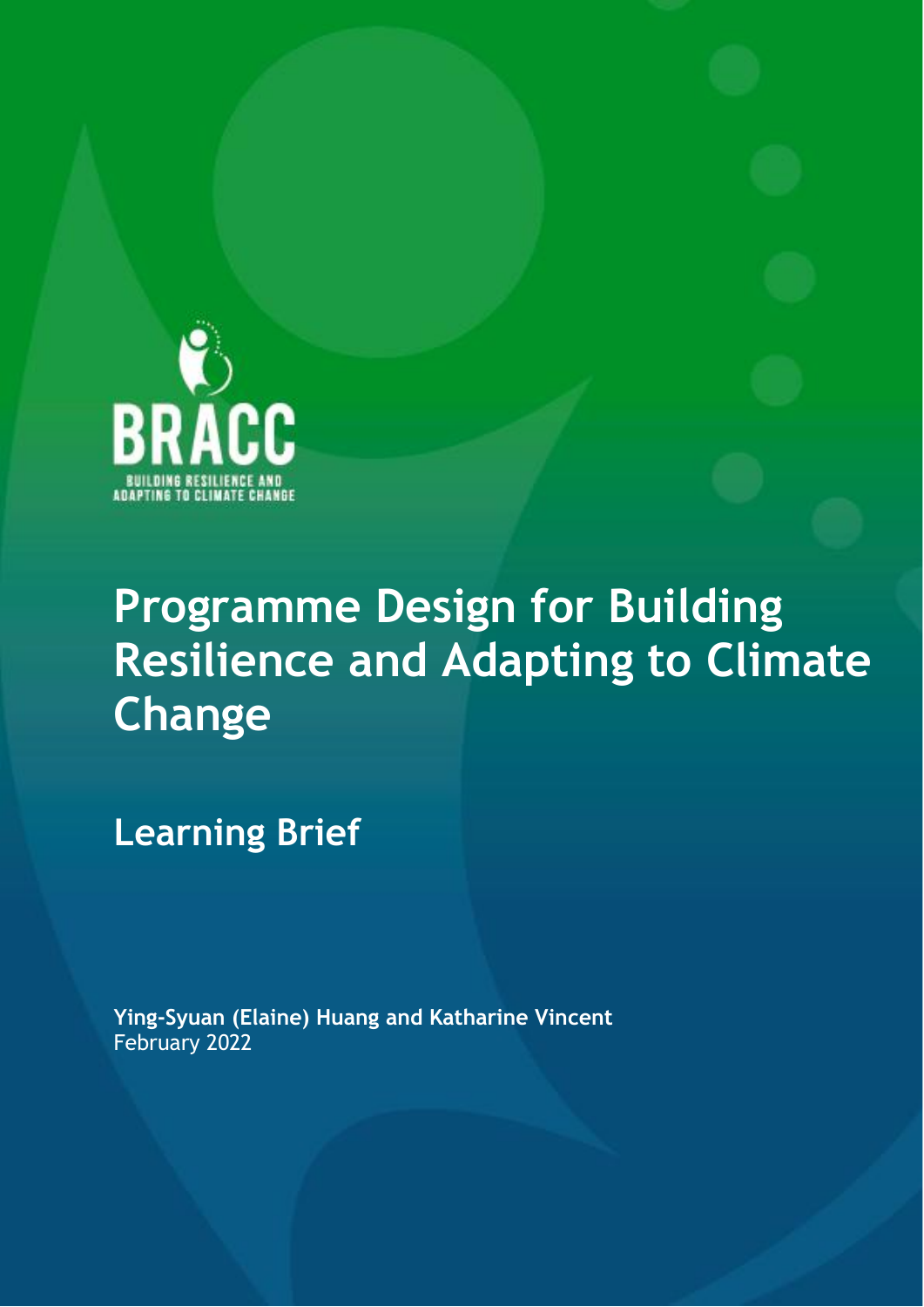# **INTRODUCTION**

Building Resilience and Adapting to Climate Change (BRACC) is a £90.6 million five-year programme that provides targeted support for the most vulnerable districts, communities, and high priority catchments in Malawi. The programme goal is to strengthen the resilience of poor and vulnerable households to shocks and reduce their annual dependence on humanitarian aid. Adopting an integrated framework for resilience, BRACC uses a multi-layered strategy combining market-based approaches to improving people's livelihoods, management of natural resources, and scalable social safety net systems that respond more predictably and efficiently to weather and climate-related shocks. The programme is implemented through a multi-consortium model to develop partnerships across diverse sectors, including non-governmental organisations (NGOs), United Nations (UN) agencies and private sector partners (Figure 1 and Box 2).

Programme design plays a critical role in determining the impact of resilience and adaptation interventions. This brief illustrates the extent to which BRACC's design structure and multiple consortium implementation model contributed to the programme aim of integrated resilience. It uses insights from interviews among implementing partners (Box 1), the BRACC Hub team, and the funder to reflect on what has worked well, and where challenges were faced, what can be designed similarly or differently in the future.



#### Figure 1. How we work together in BRACC

#### **Box 1. What do we mean by 'implementing partners' in BRACC?**

In BRACC, the organisations involved in the four projects mentioned in Figure 1 are referred to as the implementing partners. There are 18 implementing partners in

BRACC, together with a separate knowledge and policy unit (BRACC Hub) intended to support programme-level coordination, monitoring and evaluation, knowledge management and policy advocacy.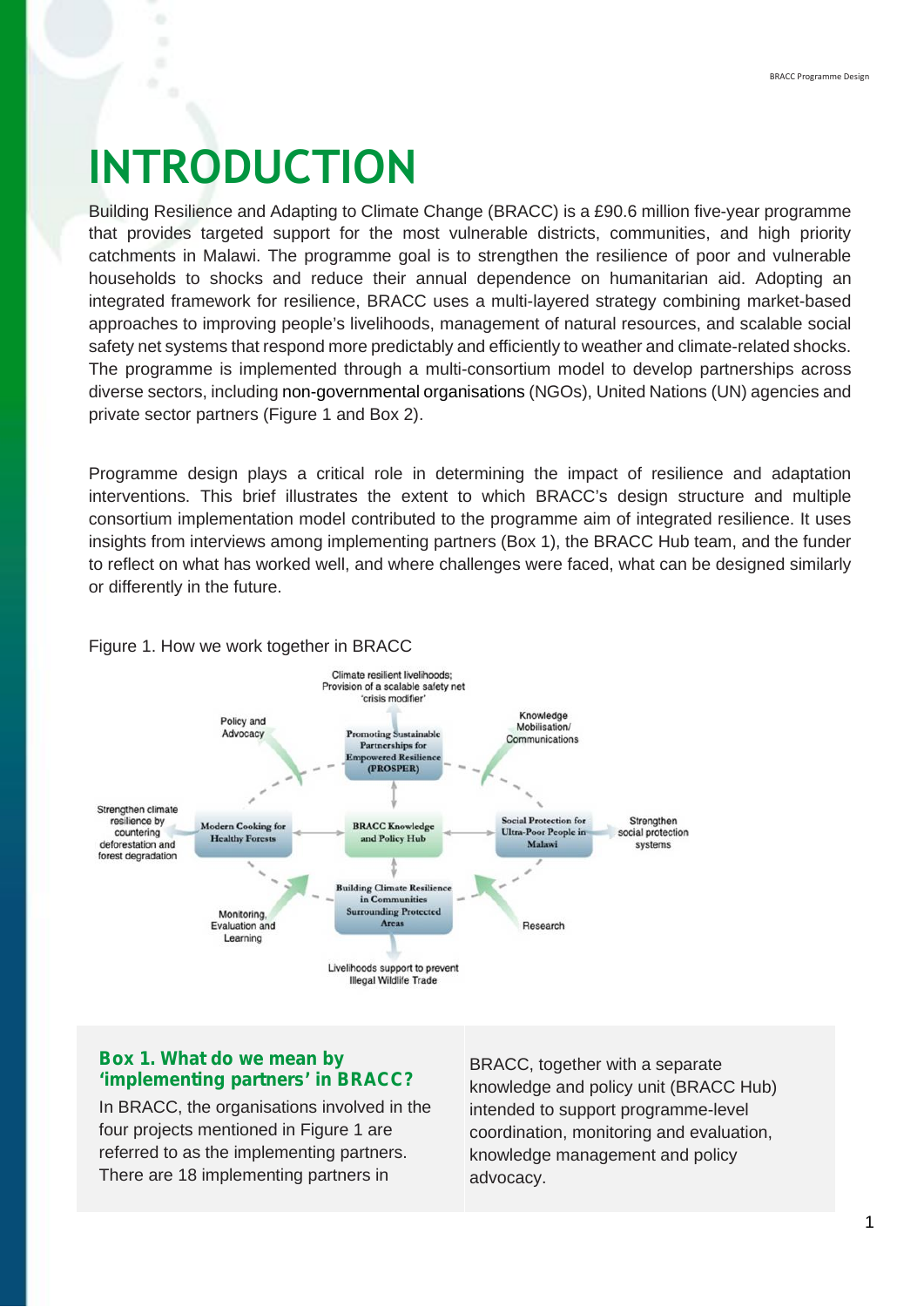# **KEY FINDINGS**

## **HOW DID THE PROGRAMME DESIGN OF BRACC HELP TO ACHIEVE RESILIENCE OUTCOMES?**

#### The multi-consortium model brought together diverse actors to build Malawi's resilience and support the country's adaptation to climate change

Almost all implementing partners commended the wide range of partners and organisations within BRACC and found that this design feature added positive value to their work. An NGO representative in Promoting Sustainable Partnerships for Empowered Resilience (PROSPER), for example, described their positive collaboration with the UN partners for flood-prone areas in Chikwawa. They noted that they were able to collectively bring positive results over the past two years under BRACC because of the variety of expertise, such as the Food and Agriculture Organization of the United Nations' (FAO's) hotspot mapping and the United Nations Development Programme's (UNDP's) disaster risk management activities. Another NGO partner emphasised that the consortium partnerships created by BRACC helped organisations let go of a sense of competition with each other which might exist under normal circumstances, and rather allowed them to focus on the joint goals.

#### **Box 2. The multi-consortium model of BRACC**

The BRACC programme is implemented through a multi-consortium model to develop partnerships across diverse sectors, including NGOs, UN agencies and private sector partners. This design is arranged through four projects, each one comprising one or a consortium of implementing partners, together with a separate knowledge and policy unit (BRACC Hub) intended to support programme-level coordination, monitoring and evaluation, knowledge management and policy advocacy (see Figure 1):

- PROSPER, implemented by a combined UN and NGO consortium comprising: Concern Worldwide, Concern Universal Microfinance Operations (CUMO), FAO, GOAL, Kadale Consultants, UNDP, United Nations Children's Fund (UNICEF), UN Resident Coordinator's Office, United Purpose, and the World Food Programme (WFP);
- Social Protection for Ultra-Poor People in Malawi, implemented by the Deutsche Gesellschaft für Internationale Zusammenarbeit (GIZ) on behalf of the German Government;
- Modern Cooking for Healthy Forests, implemented by Tetra Tech in partnership with CEPA, Lilongwe Wildlife Trust, Winrock International, World Resources Institute, and mHub;
- Building Climate Resilience in Communities Surrounding Protected Areas, implemented by African Parks;
- BRACC Knowledge and Policy Hub, implemented by CDM, CEPA, Kulima Integrated Development Solutions, NIRAS-LTS International, and ODI.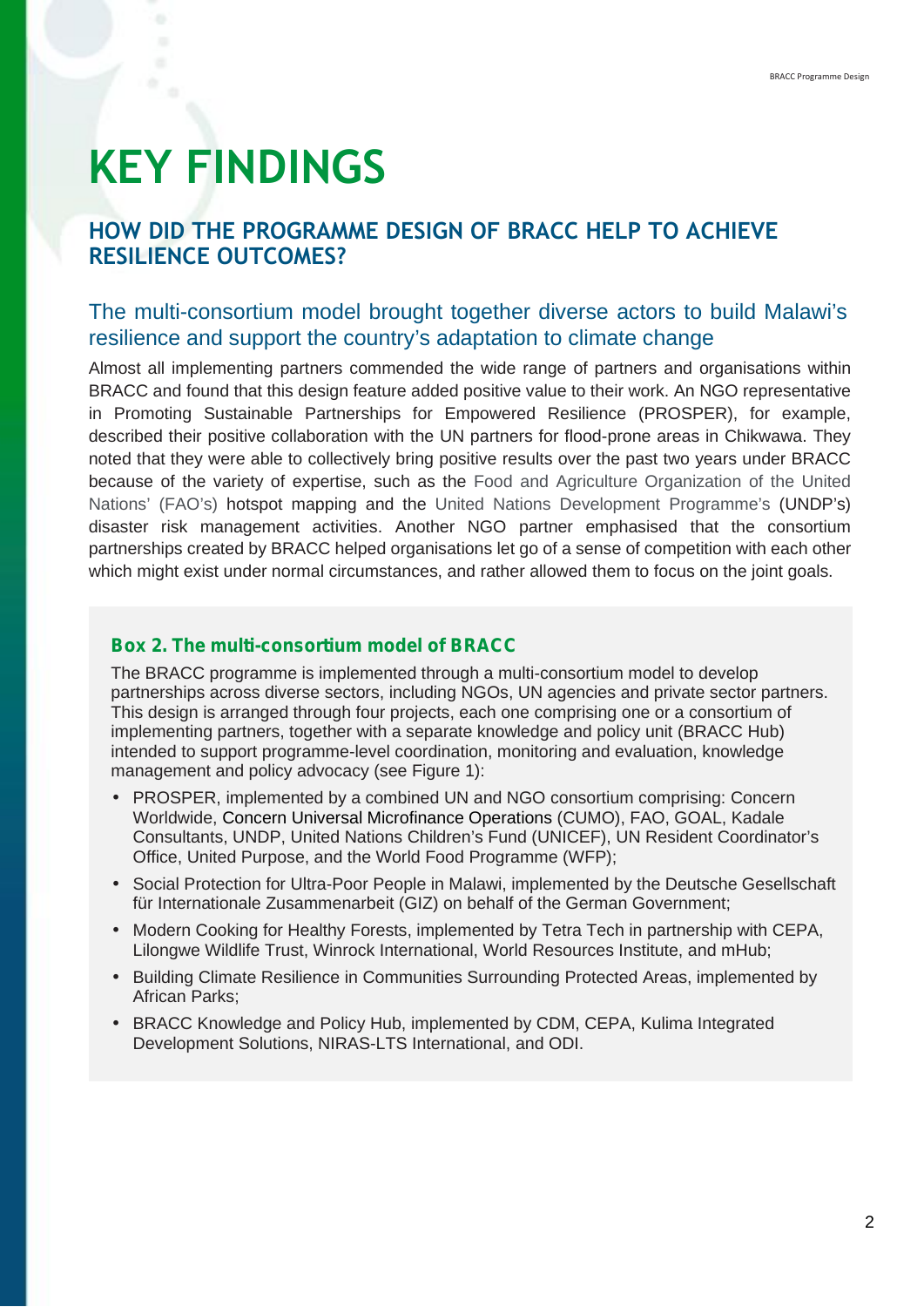#### BRACC's novel consortium configurations contributed to collective learning and change

Learning from diverse expertise among the BRACC projects/consortia motivated many implementing partners to rethink their usual approaches and explore new ways of building resilience. The design and use of cash transfers was an example of an innovation that spurred collective learning and changed practice. In a typical programme, beneficiaries might be given vouchers to exchange for agricultural inputs from suppliers that are brought into the community by the NGOs or UN agencies. However, this practice is not sustainable as it creates an artificial market. The process of learning and working with the private sector partners in PROSPER prompted more in-depth understanding of market dynamics as well as the role that functioning markets play in absorbing climate shocks. The consortium thus turned to implementing a market-led approach that provided farmers with cash to select their inputs and worked with suppliers to raise awareness of the market opportunity of selling in remote areas. More broadly, the partnership between NGOs and UN agencies and private sector partners in PROSPER catalysed a shift in thinking about how farmers engage with markets and recognising the importance of working with the private sector has been adopted in other initiatives outside of BRACC. This finding has important implications for future resilience programmes in Malawi and beyond.

#### An integrated approach to resilience helped breaking organisational silos

The programme's multi-consortium model and integrated approach to resilience also enabled implementing partners to contextualise their activities beyond the sectoral silos. In particular, it created an opportunity for several UN agencies to pool their respective expertise to build resilience in a way that otherwise might not happen as readily. As one UN partner described: "… the fact that we were consortium members [of PROSPER] added to the benefits of working better together." Many implementing partners also reported that they have learned from other sectors to develop interventions

that were comprehensive and more appropriate for their beneficiaries. According to a partner, they 'learned a lot' from BRACC to integrate the issues of social protection, gender and inclusion into their microfinance project, for example, and the result was transformative in ensuring the long-term safety and well-being of their target populations in Malawi.

**"The fact that we were consortium members [of PROSPER] added to the benefits of working better together."**

## **FROM THEORY TO PRACTICE: HOW WAS EFFECTIVE COORDINATION ENABLED?**

#### Early facilitation and ongoing engagement were key to establish trusting relationships among partners for programme-wide collaborations

Bringing together a wide range of organisations to implement a complex programme, when many of them have no previous track record of collaboration, requires ongoing knowledge exchange and colearning to allow harmonisation of different ways of implementing programme activities. In multi consortia programmes such as BRACC, this engagement needs to take place both within the project teams, as well as across them. Facilitating engagement between the different projects and consortia from the start can be supported by the knowledge and policy unit and promoted by the funder in the call documentation to ensure sufficient time and effort is budgeted. In the case of BRACC, partners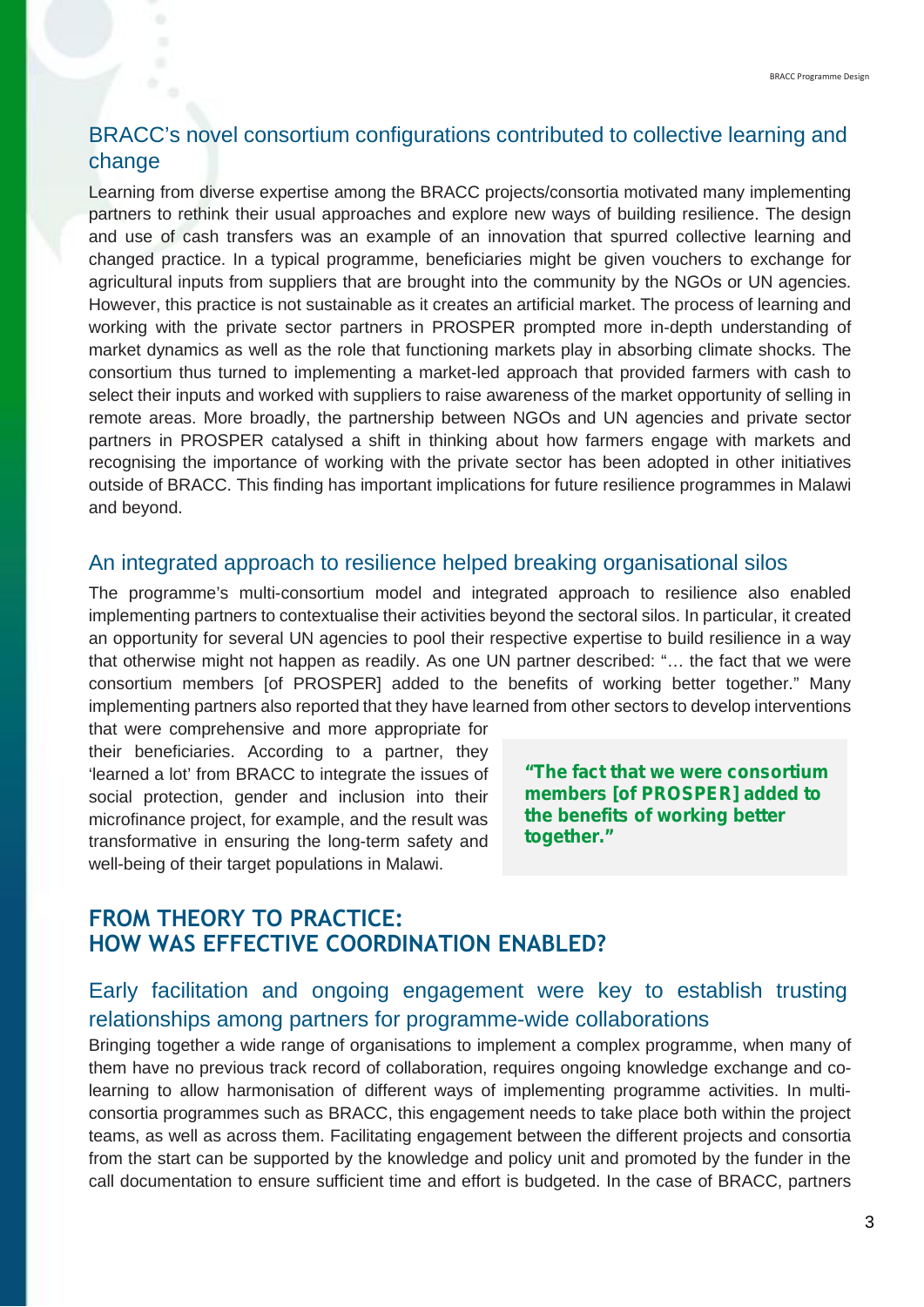from UN agencies, NGOs and the private sector had submitted competing proposals to implement the PROSPER project. Recognising the complementary advantages, the funder requested them to merge into one consortium. This meant the time for organic development of relationships was limited. More broadly in BRACC, different commencement times of the project consortia and the much later start date of the BRACC Hub (and the fact that it coincided with the COVID outbreak and obstacles to faceto-face meetings), meant that cross-project relationships were not as facilitated as they might have been. In future programmes, ensuring early cross-project collaboration will be key.

## The role of consortium coordinators was instrumental in ensuring communication and avoiding duplicated efforts

In Malawi, it is common for multiple organisations to work with the same communities and beneficiaries, sometimes even providing similar support. As a result, formal coordination structures between implementing partners were vital in avoiding duplication of efforts and creating synergies between interventions. With its diverse consortium composition, PROSPER had a UN and NGO coordinator at national level; and then district coordinators in the four districts of operation. Enabled by these various individuals, coordination mechanisms included quarterly review meetings with the funders, field visits, and technical working groups that were deemed critical for effective within consortium communication. Less formal coordination, such as ad hoc direct communications between technical staff, was also a driver for the PROSPER partners to coordinate activity planning and resolve challenges or disputes swiftly.

## An adaptive and responsive programme environment was vital in enabling co exploration and collaboration

Various factors can impede the flexibility required for reflexive programming. Several partners pointed out the need to align programme reporting with the funder's emphasis on adaptive management. The requirement for detailed and accurate spend forecasting, for example, constrained flexibility within several implementation and support activities as the projects unfolded. Moreover, some partners

noticed the conflicting imperative to follow one's organisational priorities and those of the BRACC programme. Based on the experience of PROSPER, when UN partners participated in BRACC activities as an extension of existing efforts within their agencies, there was often little space for exploring different methodologies and co-developing interventions. The different levels of time commitment and engagement that the UN and non-UN partners could devote to BRACC were also noted as a potential point of tension between partners.

**"The key to getting [a] large programme design right is making sure that there is plenty of flexibility and loose connections so that we (implementing partners) are able to achieve our individual commitments, whilst at the same time, we are able to learn from and share with each other."**

## District-level engagement with government increased reach, enhanced buy-in and increased the likelihood of sustainability

All BRACC projects were implemented in close cooperation with relevant government staff. Within PROSPER, partnering with district government staff (e.g. planners and extension officers) was key to ensuring that programmes were implemented in a way that is locally appropriate and sustainable beyond the life of the project. As an NGO partner described, when the local government is involved,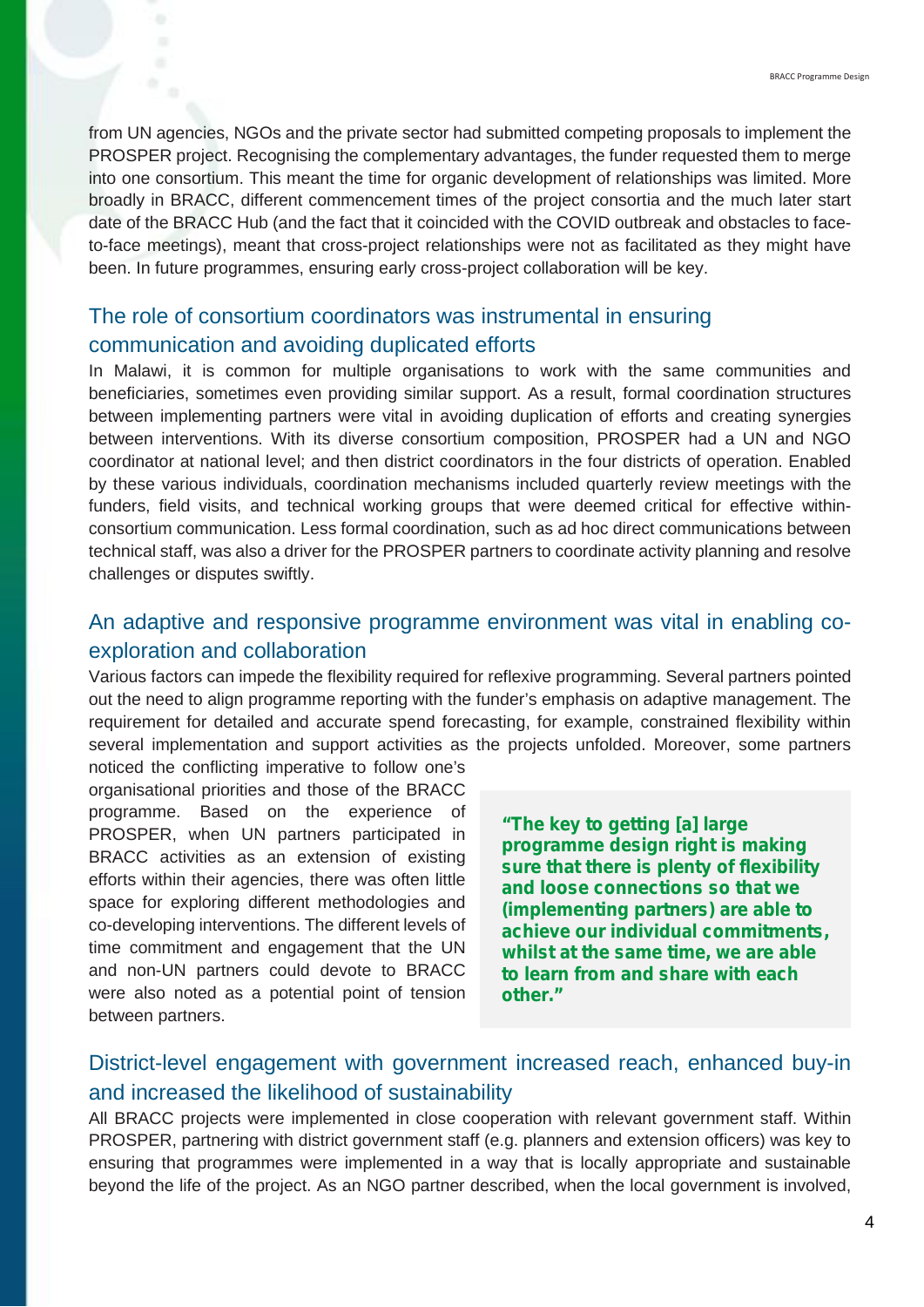"it's like there is commitment to the approach that we are going to use". Having the buy-in from the district government also helps to better understand and address the needs of the community.

## BRACC Hub's efforts to facilitate learning and promote knowledge are recommended to future programmes.

Implementing partners generally viewed the BRACC Hub as a support unit that brought in relevant, new research findings and facilitated knowledge sharing between consortium members. The BRACC hub's efforts of generating lessons and documenting learning for BRACC were also valued, as it allowed implementers to see beyond their immediate activities and reflect on what they have accomplished. Many partners also highlighted the hub's potential in supporting partners in engaging with governments and ensuring emerging lessons inform policy.

#### **Box 3. Why design an external knowledge and policy unit in BRACC?**

Promoting programme-level learning and effective knowledge brokering is a key area in designing research and development programmes for building resilience and adapting to climate change. The design of the BRACC Hub, as a separate knowledge and policy unit, serves this function for the programme through four outputs: (1) Research; (2) Monitoring, Evaluation and

Learning; (3) Policy and Advocacy, and (4) Knowledge Mobilisation and Communications (KM/Comms). KM/Comms includes internal communication within BRACC via its coordination role, as well as externally communicating evidence from BRACC to the 'wider world' – in Malawi and beyond. KM/Comms works closely with (1) Research; (2) Monitoring, Evaluation and Learning; and (3) Policy and Advocacy output leads, as they provide content to be communicated.

## **LESSONS LEARNED FOR DESIGNING INTEGRATED RESILIENCE PROGRAMMES**

## **RECOMMENDATIONS FOR FUNDERS**

## Clearly communicate expectations around coordination and learning in call documents

Implementing partners are embedded in their own organisational cultures and have different working norms and practices before they come together to collaborate under the auspices of a programme. Some BRACC implementing partners found themselves in the situation where insufficient resources (e.g. coordinating staff and budgets) had been allocated in their proposals to allow them to fully engage in the wide range of programme learning and sharing that was expected of them. Without early communication and formal agreement, tensions occur when partners have different expectations about time commitments and ways of working.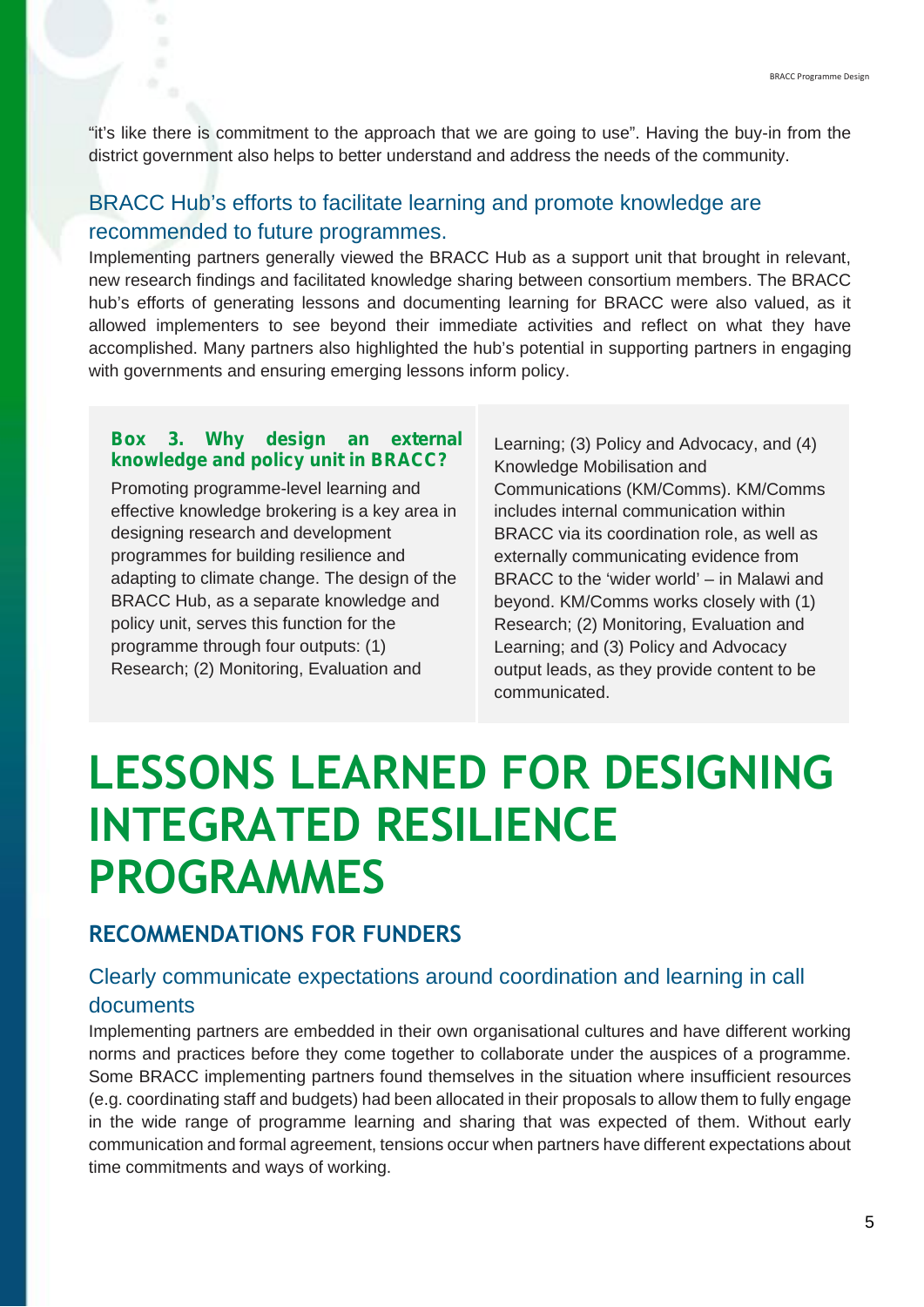#### Invest in relationship building and early facilitation

A diverse pool of implementing partners in the multi-consortium model is seen by many partners as BRACC's added value and strength to enhance Malawi's resilience. The programme also created a novel opportunity for NGOs, UN agencies and private sector partners to work together. Whilst combining proposals to leverage complementary strengths is appealing, it requires suitable time for collaborative relationship building and recrafting of common goals. Investing more time and resources into joint planning and facilitating the co-design process at the early stage of the programme would allow for more synergies to be truly implemented on the ground.

## Synchronising start times for different consortia could better enable creation of a joint narrative for BRACC

Reflecting the original design, the BRACC Hub had a later start than other consortia. Retrospectively, however, many partners felt strongly that the hub should have come into existence at the same time as the others to facilitate exchange, establish working 'ground rules', identify linkages, and create a sense of belonging in the BRACC programme as well as within the individual projects. The relationship and identity-building component in future programming is important upfront to overcome the potential challenge of implementing partners being resistant to change because of their commitment to the approaches or methodologies from previous programmes and their organisations, and therefore making decisions based on previous outcomes rather than a common programme perspective. When a new consortium or programme is developed without appropriate facilitation that surfaces these tensions and implicit practices, the dynamics could impede success.

#### Create an enabling programme environment to support partners in overcoming structural constraints, especially when working with UN agencies

As discussed earlier, while BRACC created a unique space for different UN agencies to work together and overcome sectoral barriers, many UN partners engaged in BRACC as an extension of their existing programmes within their agencies. There is therefore a need to leverage the opportunities made possible by programmes like BRACC to develop an enabling environment for partners across sectors, expertise, and thematic focuses to deliver together. Setting out a memorandum of understanding, shared finance, a joint monitoring framework or common indicators for the UN partners involved in the programme were strategies that were suggested by UN partners.

## **RECOMMENDATIONS FOR COORDINATING UNITS AND COORDINATORS**

#### Set out a governance structure in which power imbalances between partnering organisations can be addressed

One novelty of BRACC's programme design is the combination of UN agencies, NGOs and the private sector in the PROSPER consortium. This model overcame competition and enabled collaboration. However, different institutional cultures, working conditions, and expectations about the programme demands persisted – exacerbated by the different sectors as well as multiple organisations within them. PROSPER coordinators navigated the different needs within the consortium and facilitated resolutions when there was power imbalance between partners. The BRACC Hub had planned a higher-level, programme-wide governance structure from its start, but having more commonality of start dates would also enable this to ensure mutual learning and joint goals.